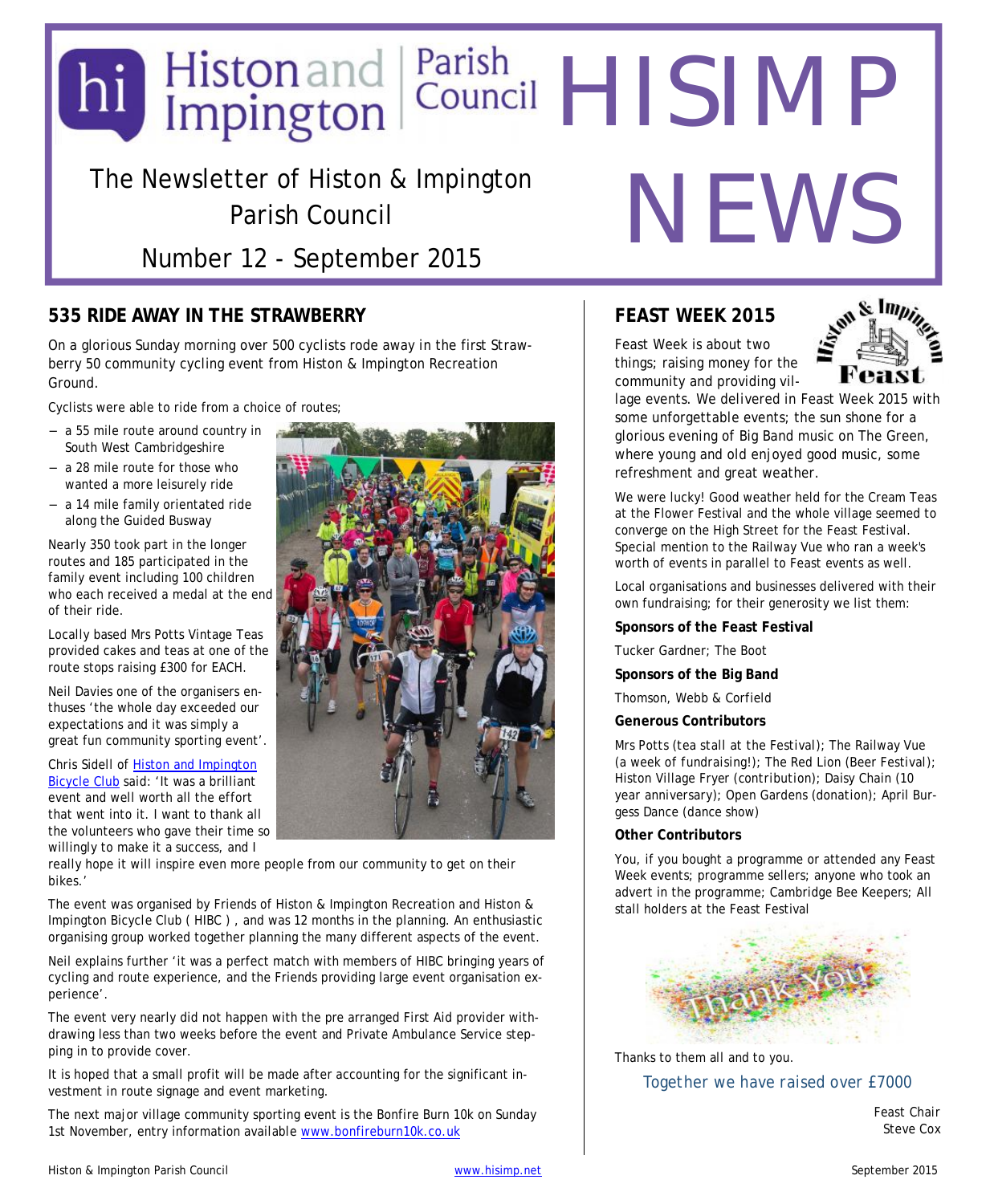#### **Parish Office Contacts**

| Open at the Recreation Ground Centre |                                      |  |  |  |
|--------------------------------------|--------------------------------------|--|--|--|
| Monday to Thursday                   | 9.30 a.m. - 12.30 p.m.               |  |  |  |
| Tuesday                              | $2.00$ p.m. $- 4.00$ p.m.            |  |  |  |
| Other times by appointment           |                                      |  |  |  |
| Parish Clerk:                        | Angela Young<br>clerk@hisimp.net     |  |  |  |
| Admin/Planning:                      | Chelsea Presland<br>admin@hisimp.net |  |  |  |
| Telephone: 235906                    |                                      |  |  |  |
| <b>Recreation Manager:</b>           | Lynda Marsh                          |  |  |  |
|                                      | rec.clerk@hisimp.net                 |  |  |  |
| Telephone: 232423                    |                                      |  |  |  |

| <b>Parish Councillors</b>         |              |
|-----------------------------------|--------------|
| Chairman                          |              |
| David Jenkins - Pease Way         | 07739 758859 |
| david.jenkins@hisimp.net          |              |
| Vice Chairman                     |              |
| Cedric Foster - Clay Street       | 234156       |
| cedric.foster@hisimp.net          |              |
| Hooda Abdullah - South Road       | 235989       |
| Aga Cahn - Hereward Close         | 232186       |
| Marian Cleaver - High Street      | 232897       |
| Neil Davies - Dwyer Joyce Close   | 232514       |
| John Dunn - Croft Close           | 232698       |
| Christine Hertoghe - New Road     | 514509       |
| Brian Ing - Woodcock Close        | 234291       |
| David Legge - Villa Road          | 233565       |
| Shaun Lindsay - Macfarlane Close  | 507732       |
| Derek Marston - Dwyer Joyce Close | 236131       |
| Ruth Moulder - Winders Lane       | 573445       |
| Pene Nudds - Clay Close Lane      | 237155       |
| Denis Payne - Impington Lane      | 233577       |
| Edd Stonham - Normanton Way       | 564534       |
| Josephine Teague - Milton Rd      | 235127       |
| Nick Wood - Mill Road             | c/o 235906   |
| County Councillors:               |              |
| David Jenkins - Pease Way         | 236232       |
| Mike Mason - Cottenham            | 01954 250391 |
| <b>District Councillors:</b>      |              |
| Christopher Cross - Willingham    | 01954 260790 |
| Edd Stonham - Normanton Way       | 564534       |
| Neil Davies - Dwyer Joyce Close   | 232514       |
|                                   |              |

Parish Councillor mail addresses are name.surname@hisimp.net, or can be found at [www.hisimp.net](http://www.hisimp.net/)

Published by Histon & Impington Parish Council The Parish Office, Histon & Impington Recreation Ground, New Road, Impington, Cambridge CB24 9LU Edited by:

Denis Payne - [hi-news.editor@hisimp.net](mailto:hi-news.editor@hisimp.net)

#### **ANNUAL RETURN**

The Parish Council was a Quality Council, but that scheme has been replaced by the "Local Council Award Scheme" - an enlarged, and more demanding, scheme.

Under that scheme, we are required to publish our "annual return", otherwise known as the Annual Statement of Accounts. This statement of accounts is part of the pack of material submitted to the Council's Auditors.

The figures on the statement are very broad:

The total figure for staff costs covered 5 members of staff – 3 administration staff and 2 groundstaff (note we've had two members of staff join this year - see article on page 4). The 'End of Year Accounts' published at the APM (copies available from the Clerk on request) on 18 May showed staff costs allocated to the various Council committees.

The 'total borrowing' figure refers to Public Works Loan Board loans for purchase of the freehold of the recreation ground, pavilion and parish

office, hardcourt and MUGA and refurbishment of assets at 12 New Road.

The reduction in receipts for the year was largely down to the decrease of £119,108 in Section 106 funds, developer contributions to the community from new housing.

It looks like the Council has a lot of money, and yes, it has - but it's not quite that simple!

The general reserves total £245,870. Our auditors require us to keep at least 50% of our precept in reserves.

There's £295,754 that's come as S106 there are strict constraints on what we can spend that on mainly capital items (new land, buildings etc.) - and if we don't spend it on that within 10 years, it has to be given back.

There are then a number of specified reserves - some spreading the load of replacements/major repairs over a number of years, some for specific projects (such as £10,000 towards the cost of the crossing at The Green).

The big one here is the Community Facilities fund of £155,501 - which has been built up over a number of years to help fund a development such as that at ByPass Farm.

With the Council looking at a range of significant projects, including:

- New cricket nets
- Further works at the Recreation Ground to improve facilities, meet Health and Safety requirements
- Additional public open space

the reserves are a strong starting point, but will be rapidly used up!

*Lynda Marsh*

|                                                          | Enter name of<br>reporting body here:                                                                                                                                                                                                                       |                                 |                                                                                                                                                                                                 |                                                                                                                                                           | Section 1 - Accounting statements 2014/15 for<br>Council/Meeting-<br>HISTON & IMPINGTON PARISH COUNCIL                                                                                        |
|----------------------------------------------------------|-------------------------------------------------------------------------------------------------------------------------------------------------------------------------------------------------------------------------------------------------------------|---------------------------------|-------------------------------------------------------------------------------------------------------------------------------------------------------------------------------------------------|-----------------------------------------------------------------------------------------------------------------------------------------------------------|-----------------------------------------------------------------------------------------------------------------------------------------------------------------------------------------------|
|                                                          | relate to a parish meeting.                                                                                                                                                                                                                                 |                                 |                                                                                                                                                                                                 |                                                                                                                                                           | Readers should note that throughout this annual return references to a 'local council' or 'council' also                                                                                      |
|                                                          |                                                                                                                                                                                                                                                             | Year ending<br>31 March<br>2014 | 31 March<br>2015<br>ĸ                                                                                                                                                                           |                                                                                                                                                           | Notes and guidance<br>Please round an figures to recordst £1. Do not leave any boxes<br>blank and report £0 or NII belances. All figures must agree to<br>underfører linandas records.        |
| i                                                        | <b>Balances</b><br>brought forward                                                                                                                                                                                                                          | 539,289                         | 742, 246                                                                                                                                                                                        |                                                                                                                                                           | Total balances and reserves at the beginning of the year as<br>recorded in the financial records. Value must agree to Box 7 of<br>previous year.                                              |
| 2                                                        | (+) Annual<br>precept                                                                                                                                                                                                                                       | 263,200                         | 282,488                                                                                                                                                                                         | Total amount of precept received or receivable in the year.<br>Excludes any grants received.                                                              |                                                                                                                                                                                               |
| з.                                                       | (+) Total other<br>receipts                                                                                                                                                                                                                                 | 240.561                         | 109.862                                                                                                                                                                                         | Total income or receipts as recorded in the cashbook less the<br>precept received (line 2). Include any grants received here.                             |                                                                                                                                                                                               |
|                                                          | [-] Staff costs                                                                                                                                                                                                                                             | 116,310                         | 119,633                                                                                                                                                                                         |                                                                                                                                                           | Total expenditure or payments made to and on behalf of all<br>employees, include salaries and wages, PAYE and NI (employees<br>and employers), pension contributions and employment expenses. |
| 5                                                        | - Loan<br>interest/capital<br>repayments                                                                                                                                                                                                                    | 38.059                          | 37,262                                                                                                                                                                                          | Total expenditure or payments of capital and interest made during<br>the year on the council's borrowings (if any).                                       |                                                                                                                                                                                               |
| 6                                                        | (-) All other<br>payments                                                                                                                                                                                                                                   | 146,435                         | 172,325                                                                                                                                                                                         | Total expenditure or payments as recorded in the cashbook less<br>staff costs (line 4) and loan interest/capital repayments (line 5).                     |                                                                                                                                                                                               |
| 7                                                        | $(=)$ Balances<br>carried forward                                                                                                                                                                                                                           | 742,246                         | 805376                                                                                                                                                                                          | Total belances and reserves at the end of the year.<br>Must equal (1+2+3) - (4+5+6)                                                                       |                                                                                                                                                                                               |
| 8                                                        | Total cash and<br>short term<br>investments                                                                                                                                                                                                                 | 746, 758                        | 822,718                                                                                                                                                                                         | The sum of all current and deposit bank accounts, cash holdings<br>and short term investments held as at 31 March - to agree with<br>bank reconciliation. |                                                                                                                                                                                               |
| 9                                                        | Total fixed assets<br>plus other long<br>term investments 1, 667 744 1639 856<br>and assets                                                                                                                                                                 |                                 |                                                                                                                                                                                                 | The original Asset and Investment Register value of all fixed<br>assets, plus other long term assets owned by the council as at 31<br>March               |                                                                                                                                                                                               |
|                                                          | 10 Total borrowings                                                                                                                                                                                                                                         | 360,911                         | 339, 327                                                                                                                                                                                        | The outstanding capital balance as at 31 March of all loans from<br>third parties (including PWLB).                                                       |                                                                                                                                                                                               |
| 11 Disclosure note Trust funds<br>(including charitable) |                                                                                                                                                                                                                                                             | $-00$                           | The council acts as sole trustee for and is responsible for<br>managing trust funds or assets.<br>N.B. The figures in the accounting statements<br>above do not include any trust transactions. |                                                                                                                                                           |                                                                                                                                                                                               |
| be.                                                      | I certify that for the year ended 31 March 2015<br>the accounting statements in this annual return<br>present fairly the financial position of the council<br>and its income and expenditure, or properly<br>present receipts and payments, as the case may |                                 |                                                                                                                                                                                                 |                                                                                                                                                           | I confirm that these accounting statements were<br>approved by the council on this date:<br>15/06/2015<br>and recorded as minute reference:<br>037.4                                          |
|                                                          | Signed by Responsible Financial Officer                                                                                                                                                                                                                     |                                 |                                                                                                                                                                                                 |                                                                                                                                                           | Signed by Chair of the meeting approving these<br>nting elatemente                                                                                                                            |

Date

URB

09/06/2015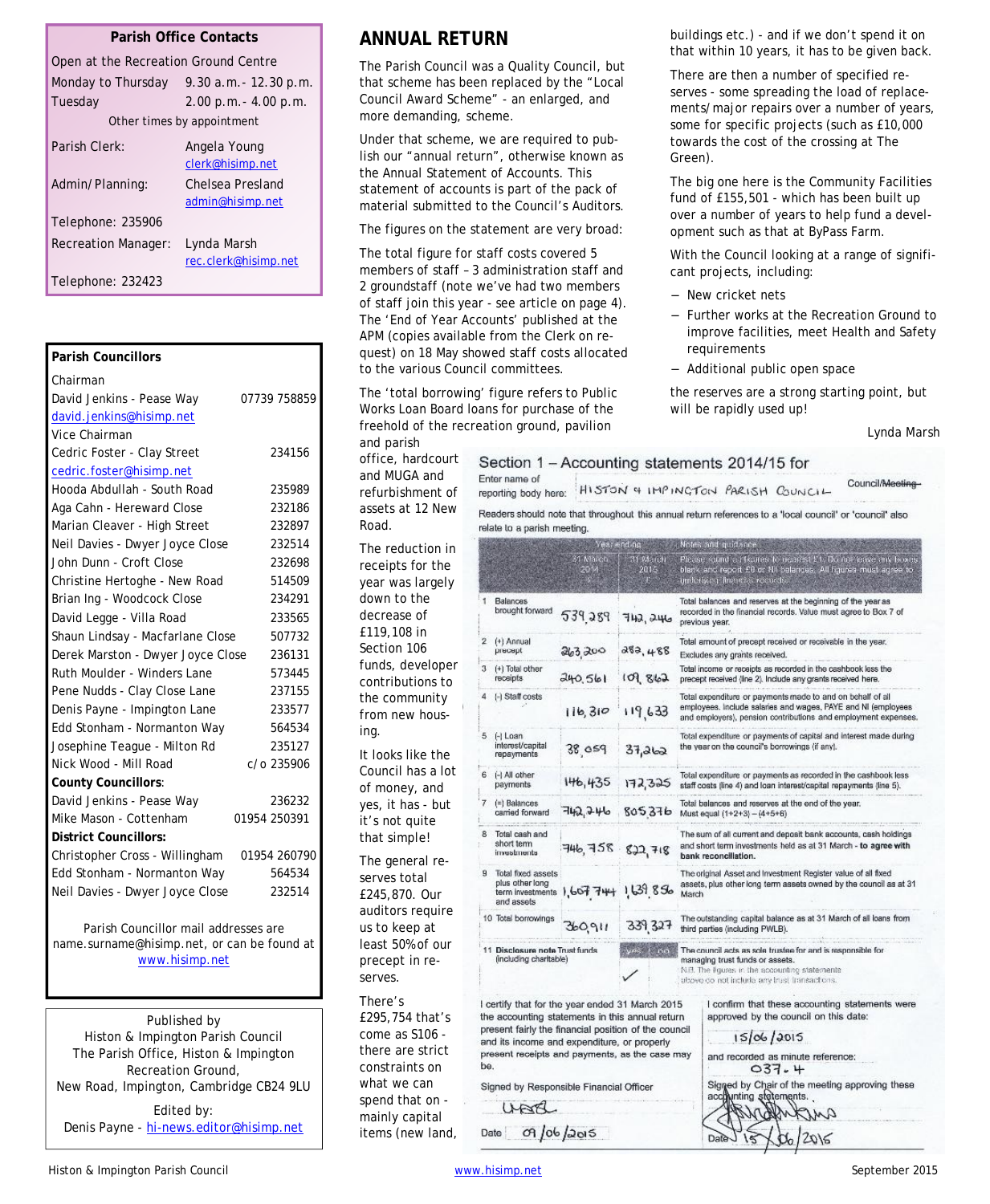## **HISTON AND IMPINGTON FIRE-WORKS EXTRAVAGANZA – SATURDAY 7TH NOVEMBER**



A date for your diaries - this year's Histon and Impington Fireworks Extravaganza will be on Saturday 7th November, on the playing fields of IVC. Gates open at 6pm with fireworks at 7pm.

*Dan Mace*



#### **HISTON AND IMPINGTON VILLAGE SOCIETY AUTUMN PROGRAMME 2015**

is as follows.

Tuesday September 29<sup>th</sup> - Richard Todd, Head Gardener Anglesey Abbey: Autumn Beauty, & Recycling Garden Waste

Tuesday October 20<sup>th</sup> - Donna Martin: Soham Rail Disaster of 1944

Tuesday November 24<sup>th</sup> - Terry Holloway: Group Historian at Marshalls Airport.

We meet at 7.30 p.m. in the Brackenbury Room at Impington Village College.

Membership is £10 per annum, and visitors are welcome at meetings, at £3 per person per meeting.

## **APPLE JUICING – SATURDAY 3 RD OCTOBER – 10AM – 3PM.**

Histon and Impington Community Orchard Project (HICOP) will be juicing apples at the Community Orchard on Saturday 3rd October.

Everyone and all age groups are welcome. You will have the opportunity to prepare apple juice by a traditional method – chopping and macerating



the apples and then using a traditional apple press to extract the juice. If you would like to take some juice home with you please bring some bottles; plastic milk bottles or screwtop wine bottles are ideal.

If you have a surplus of apples then you are welcome to bring these along to turn them into delicious juice. If you're planning to bring your own apples then these tips may help:

A supermarket bag of apples will produce a good quantity of juice and one of the old green recycling boxes full of apples will pro-

duce around 6–8 litre, depending on the juiciness of the apples! If the juice is

for keeping then it is better to bring a bot-



tle/container that has been sterilized.

The juice will keep in the fridge for 3–4 days and if frozen will keep considerably longer.

We will be at the orchard from 10am-3pm, but do check the website in case times have changed due to poor weather. The event is free but we kindly ask for donations to help with the orchard running costs. Hope to see you there.

For more information about the Community Orchard please visit our website ([www.hicop.info](http://www.hicop.info/)).

*Dan Mace*

## **AN UPDATE FROM HISTON LIBRARY**

Histon Library closed in early September in order to install the new, mobile, freestanding shelving; an idea first brought forward by The Histon and Impington Library

Friends Group – or HILF – in February of this year. With the modern shelves in place, there is more accessible space to run events for the community. This is just one of many



improvements to the library that HILF have planned and it means that there is a range of interesting events on the calendar already!

Coming up, there is the Medal Ceremony for the Summer Reading Challenge on 17<sup>th</sup> September at 3:45pm, where the children who competed the "Record Breakers" Challenge – sponsored by the Parish Council to encourage young readers – can collect their medals under the eyes of many a proud parent.



On October  $14<sup>th</sup>$  at 2pm you can stop by to listen to 'Exploring Fenland and Cambridgeshire Folklore', with Maureen James, an illustrated talk which explores the folk beliefs of the people of the Fens, including Cambridgeshire and parts of Norfolk, Lincolnshire and Huntingdonshire.

Later in the year, on November  $11^{th}$  at 2pm, Alan Maskell will be giving a talk about the Blue Cross Rehoming Centre, dedicated to finding homes for unwanted cats, dogs, small pets and horses across the UK and their tailor -made service means they help each pet find the right person to care for them.

Not only is the Library filling up its calendar with more exciting talks and events like those above, but from 10<sup>th</sup> October, HILF will be running 'Booksale Saturdays' from 10am till 12pm in the library. An excellent opportunity for residents to stop by and possibly find a read they may not have found elsewhere, these sales should provide a healthy amount of income for future library improvements. If you have some old books that you may like to donate to the cause, do stop by the library the day before the sale to drop them off.

For further information about this, or any other regular activities such as Baby Rhymetime, Knitting or Computer Buddying, HILF welcomes your questions via [hisimplibraryfriends@gmail.com](mailto:hisimplibraryfriends@gmail.com)

*Melissa Ward*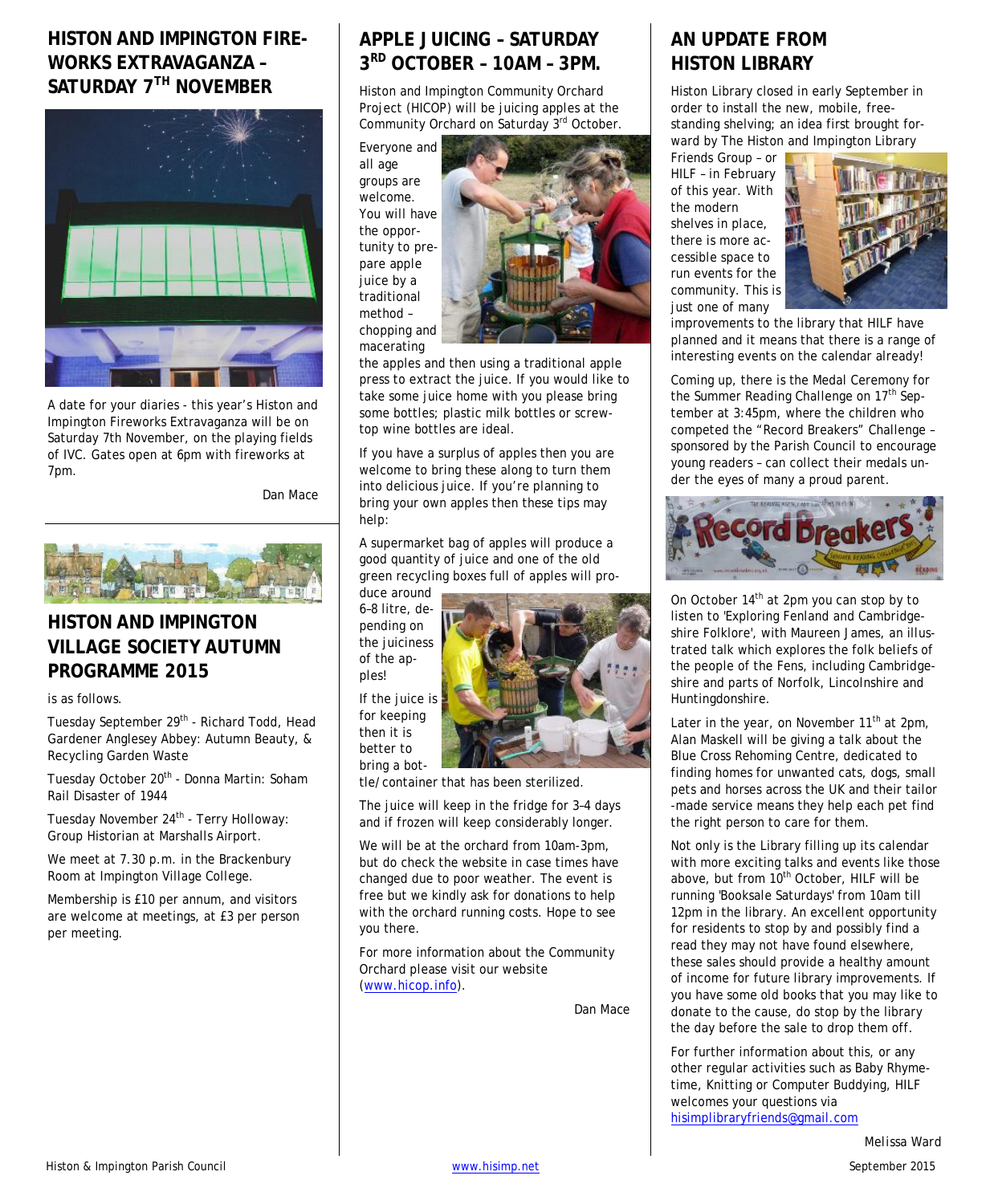#### **WHAT IS A PARISH COUNCIL? WHAT DOES IT DO?**

Local Councils (of which Histon & Impington is one) are the third and lowest tier of local authority. However, many might say they are the first tier in that they are the closest to the community



Cambridgeshire **County Council** 

Both are fully elected Councils, run with political allegiance and a cabinet from the largest party. County Councillors are elected every four years. District Council seats become vacant three out of four years.



South Cambridgeshire **District Council** 

Run with no political party involvement. Council has 19 councillors. Elections are held every four years. If insufficient candidates present themselves, vacancies are filled by co-option

# **hi** Histon and Parish

Knowing which authority does what can be confusing, so Parish Council office staff are always willing to point residents to the right Council for issues that concern them.

**Cambridgeshire County Council** has responsibility for (amongst other things):

- **Highways**
- Social Services
- Refuse Disposal
- Education

The current County Councillors for this are David Jenkins (Liberal Democrat) and Mike Mason (Independent)

**South Cambridgeshire District Council** responsibilities include

- Planning
- Environmental Health
- Refuse Collection
- Housing allocation
- Collection of Council Tax and National Non -Domestic Rates.

The current District Councillors are Neil Davies and Edd Stonham (both Independent) and Christopher Cross (Conservative).

All of these County and District Councillors regularly attend Parish Council meetings too.

**Parish Council** work is strictly controlled and includes:

- Provide allotments
- Provide and maintain bus shelters
- Provide public clocks
- Acquire land
- Provide and manage open space facilities and recreation grounds
- Provide litter bins on own land
- Represent the community at Public Inquiries
- Promote entertainment and the arts
- Attract tourists and visitors

The Parish Council also represents the residents by:

- deciding against inappropriate development
- providing areas such as recreation facilities and open space
- has responsibility for the cost of energy to a small number of streetlights in the Parishes
- maintaining the war memorial
- maintaining property which the Parish Council owns or maintains including:
	- the well-used Recreation Ground, where there is a Community Room and the Parish Office;
	- the car park in the High Street,
	- the Burial Ground;
	- Homefeld Park:



- 2 allotment sites;
- the Village Green
- and various other areas of woodland and open space.

More and more issues are arising where the higher tier authorities are cutting services and the Parish Council has to decide whether to take the responsibility (and cost) on or see the service to residents and the community disappear.

**Authority within the Parish Council**

The Chairman of the Council has no power over and above any other Councillor, except when sitting as Chairman of a meeting. It is important that any action taken as a Councillor must be with the approval of the Council. No Councillor may act independently.

There are currently 19 seats on Histon & Impington Parish Council . The period of office of a Councillor is normally 4 years, but if co-opted or elected at a bye-election, a person will serve until the next normal election time which at the moment is May 2016. Councillors may then seek re-election or relinquish their seat.

#### **Finances**

Funding comes to Councils from Council Tax paid by each household. The Parish Council seeks funding from the District Council (the "precept") for the money needed to run the Council and this is included in the Council Tax levy imposed by the District Council each year, as are the needs of the County Council, the District Council themselves and the Police and Fire Authorities. We receive no money from business rates, this goes straight to Government. We decide upon the amount of our precept at our budget meeting each year in January.

Our precept for 2015/2016 is £296,635.

Our other income comes primarily from

- recreation ground fees
- burial ground fees
- allotment rents
- hire of open spaces.

Sometimes we obtain grants from other authorities or grant funders such as the National Lottery. We have also had funding from Section 106 payments relating to new housing development. Section 106 payments are "ring -fenced" and have to be spent on specific items (open space, community facilities) and within 10 years of receipt, so money received cannot be allocated to help areas that might otherwise be under-funded (eg roads, social services etc)

Twice a year the Council looks at small grant applications from local groups, and has recently agreed funding for 1<sup>st</sup> Histon Scouts for roofing repairs, and the popular Histon Library Reading Scheme.

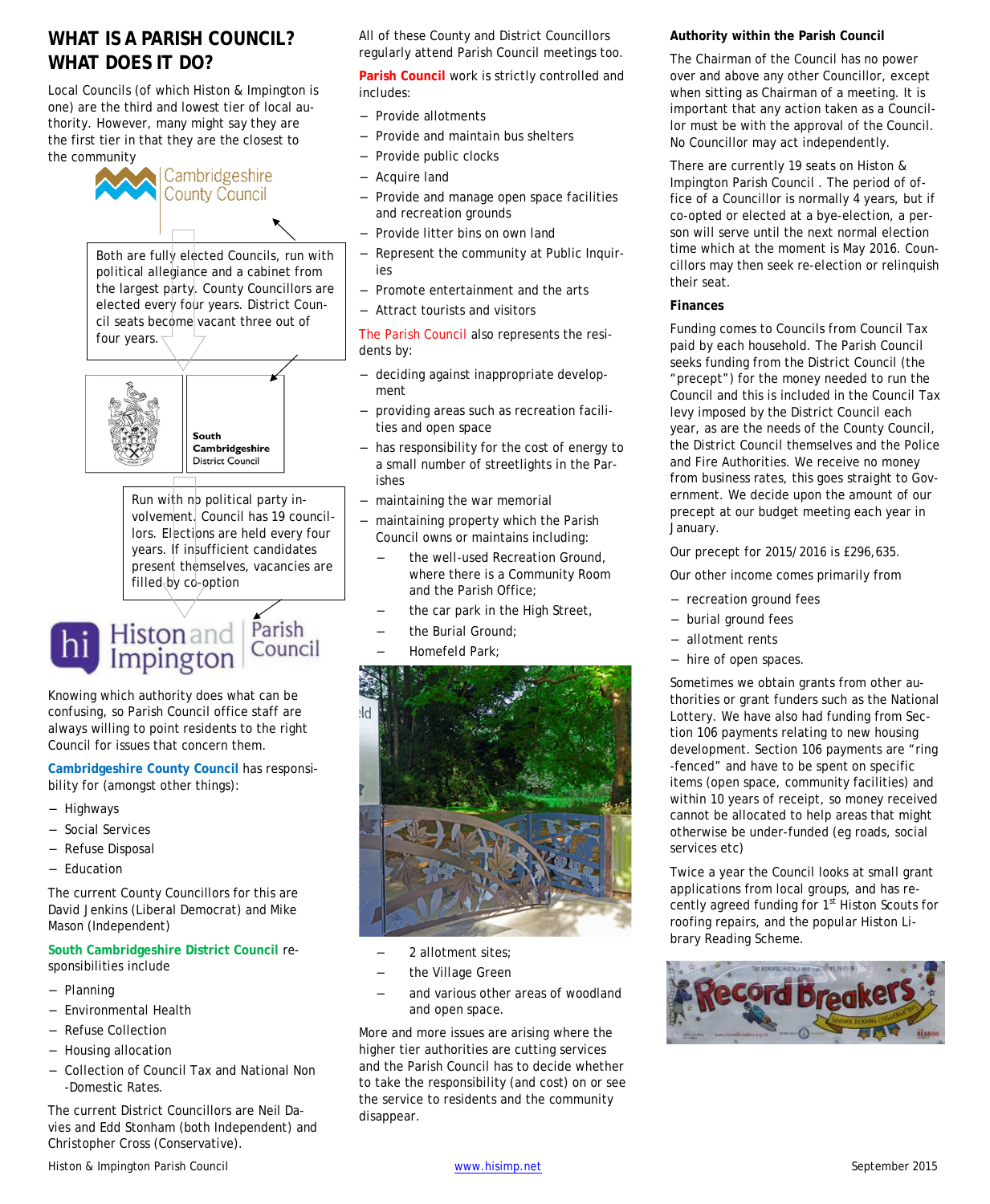The Council also funded the outdoor gym as part of the Recreation Ground facilities.



**Who is employed by the Parish Council?**

The Council has seven employees.

**The Parish Clerk** - Angela Young - who is responsible for administration and for advising the Council.

**Recreation Manager/Responsible Financial Officer** - Lynda Marsh

**Committee Clerk** - Chelsea Presland

All these people (see photo below) are based at the Parish Office on the Recreation Ground.



Left to right: Lynda Marsh, Chelsea Presland, Angela Young

Council also employs:

**A Youth Worker** has recently transferred from the County Council and is now funded by the Parish Council

**The Groundsman**, who works full time and lives on site at the Recreation Ground.

Our other part time workers are our Litter Picker/Assistant Groundsman and currently we also employ an Apprentice.

**How is the Council run on a day-to-day basis?**

The full Parish Council meets monthly (except in August). Committees may meet more frequently or as a need arises. Agendas and Minutes for the full council and for committee meetings are available on the parish website [www.hisimp.net](http://www.hisimp.net/) along with further information as relevant. Agendas are published three days ahead of meetings.

The Parish Council also supports the work of various committees and working parties, including planning, finance and the environment. Working parties cannot make decisions only make recommendations to the relevant committee or the whole council.

Planning applications are referred to the Parish Council by the District Council and the Parish Council responds to all applications. The Parish Council only have 21 days in which to respond and therefore usually holds Planning Committee meetings fortnightly. Planning applications may also be viewed on the District Council website.

The Parish Council also respond to many consultations on wider-spread matters affecting the community eg new developments such as Orchard Park and Northstowe, transport and highways consultations (A14 development) and so on.

We also provide representatives to attend meetings and comment on our behalf in areas such as the Police Panel; Village Warden; Poorsland Charity.

#### **Volunteers**

The Parish Council is grateful to all the volunteers who assist the Council's work in any way. Some of the work they do includes:

- helping carry out litter picks
- tidying our open space and green areas
- providing articles for our newsletter
- assisting at the Recreation Ground
- giving *ad hoc* or *ultra vires* advice on legal or financial matters

Each year the Parish Council aims to be at the Feast Market and to speak at the Village Society AGM. Councillors would welcome the chance to attend any other local group meetings.

**Want to know more?**

At the start of each Parish Council meeting there is a period for public participation where 15 minutes is set aside for the public to comment on any item on the Agenda.

We are currently the holders of the Foundation Award in the Local Council Award Scheme, with an aim to communicate effectively and remain as transparent as possible with our electorate.

Hopefully we are achieving this aim but would be pleased to hear from you if you feel we could do better.

**Histon & Impington Parish Council** has its offices at the Recreation Ground. The office is open during the working week from 9:30 a.m. - 12:30 p.m. Monday - Thursday; and 2:00 p.m. - 4:00 p.m. Tuesday.

You can reach the office as follows:

#### Email - [clerk@hisimp.net](mailto:clerk@hisimp.net)

Phone - 01223 235906

Postal address - The Parish Office, Histon & Impington Recreation Ground, New Road, Impington Cambridge CB24 9LU

*Angela Young*

#### **PARADISES IN THE VILLAGES - OPEN GARDENS SUNDAY JUNE 14TH**



Every two years, we are reminded what a special place we live in and what special people live here. The special people are not just the 18 garden owners (at least 7 new ones this year) who open their gardens every other year, but the hundreds who spend a whole Sunday seeing as many of the gardens as possible. Some of the gardens were not apparent from the road, so there were many surprises. If you had not bought a copy of the informative programme, you would have picked the location of the gardens from the collections of bicycles outside. Many garden ideas were noted, special plants admired and the gardens just simply enjoyed. A neat idea in one garden was growing herbs between the paving stones of a patio.

Some gardens had other attractions:music, teas and activities for the children. Two gardens had pigs. HQ for the day was a gazebo on The Green where many excellent garden centre quality plants could be acquired at less than garden centre prices.

The owners were not denied seeing the other gardens by being "at home" on the day. Later evening visits were arranged so they too were able to gain like the rest of us (see photograph).



Stella Barrett chaired a large group of owners and supporting volunteers to make the event such a success. The planning takes two years. The owners also prepare over many months and on one day it all comes together: even the indifferent weather cleared for the afternoon, even though some flowers still had watery jewels on the leaves. Their reward included raising £5,400 for charity which they have decided to split equally to Diabetes UK, Histon & Impington Feast, Home-Start Cambridgeshire and WaterAid.

A great day for the Villages.

*Brian Ing*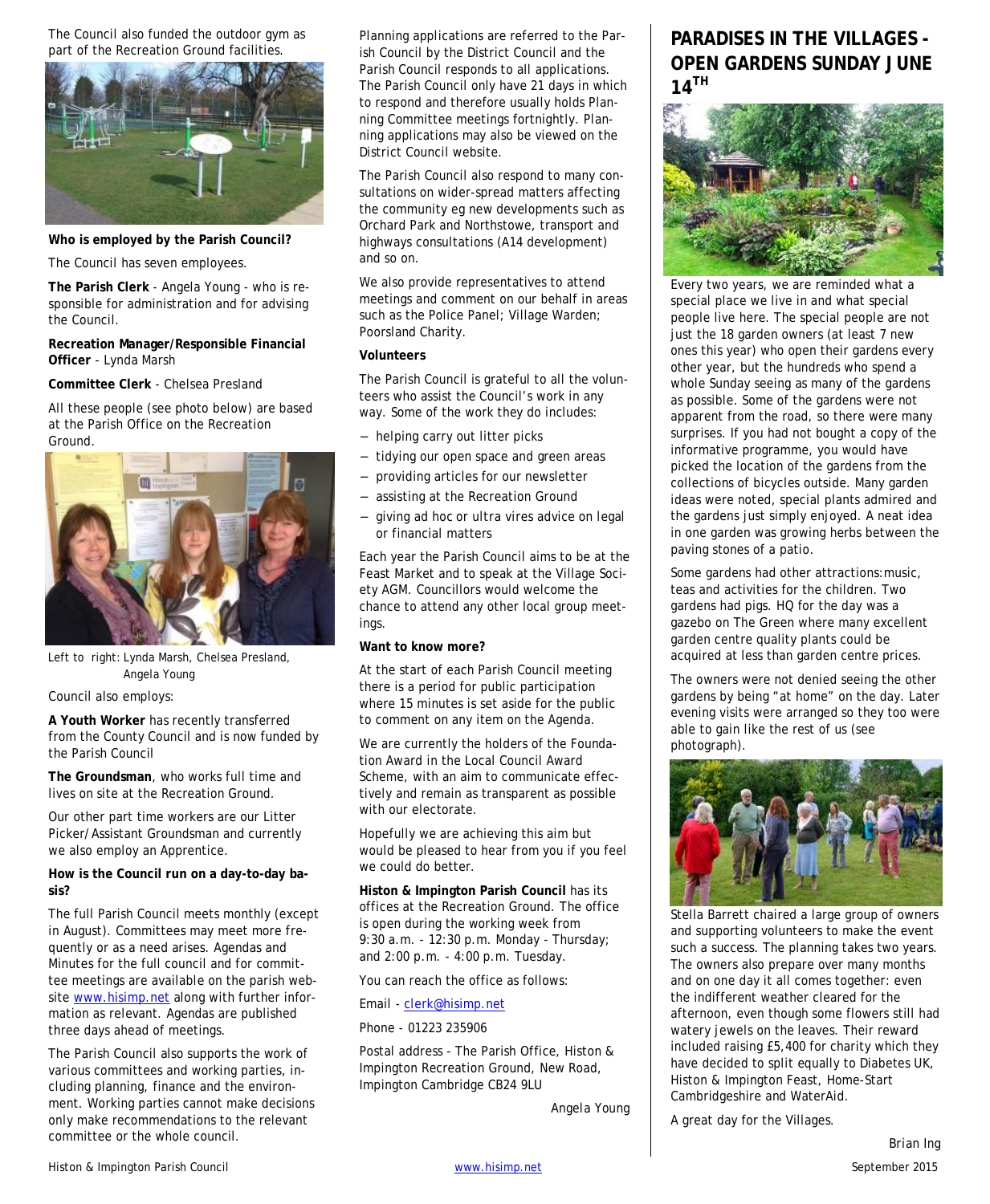#### **LUCY FRAZER MP**

Over the summer it has been great to meet with a large number of residents through

open meetings arranged by the parish council. It was a pleasure to meet residents and parish councillors in Impington in August. It was lovely to receive such a



warm welcome and to talk to people about a number of issues that concerned them.

It is important to me that I continue to speak to as many people as possible and that I am aware of the issues affecting people across the constituency. I am grateful to the parish council for giving me the opportunity to do so for Histon and Impington residents. I will be in touch with those of you who raised specific concerns with me. As ever, I am happy for you to get in touch (see below) at any time on any issue and I hope I get to speak with many of you again soon.

Email: [lucy.frazer.mp@parliament.uk](mailto:lucy.frazer.mp@parliament.uk) Website: [www.lucyfrazer.org.uk](http://www.lucyfrazer.org.uk/) or Facebook: [www.facebook.com/FrazerLucy](http://www.facebook.com/FrazerLucy) or Post: House of Commons, London SW1A 0AA

#### **20MPH'S ENOUGH FOR HISTON & IMPINGTON**



At its stand at the Feast this year the Parish Council tested the community's

appetite for a blanket community wide 20mph speed limit (excluding the B1049). The response was 6 to 1 in favour. Many of those against were not so in principle but were concerned about enforcement and the proliferation of road signs.

The Parish Council will now take this further and develop plans on which it will consult more formally. It will look at two variations. One is the whole community and the other is limited to the High Street/Station Road area.

If you have opinions about this idea, for or against, please email [20mph@hisimp.net](mailto:20mph@hisimp.net).

*David Jenkins*

## **HELP TO STAY INDEPENDENT, SAFE AND WELL**

Many of us don't think about care and support until we or someone we know need it, then find we are unsure where to find information

and how to access the support we need. A new online resource is providing people in Cambridgeshire with information about care and support and wellbeing.



Care and support is the help some adults need to live their life as well as possible with any illness or disability they may have. It could include things like washing, dressing, eating, getting out and about, and keeping in touch with friends and family. People may need help because of their age, a physical disability, sensory impairment, a learning disability or a mental health issue.

If you are planning ahead for the future – whether for yourself, your family or someone you care for, need information to continue to live independently and safely at home, make life easier, get support after a stay in hospital, or find out about care home and housing options and paying for care and support, you can use the online resource to find the information you need.

You can find out more by visiting [www.cambridgeshire.gov.uk/careandsupport](http://www.cambridgeshire.gov.uk/careandsupport)

If you do not have access to the Internet, haven't found what you need online, or want more information, you can phone 0345 045 5202 or visit any Cambridgeshire Library.

The new information and advice resource is part of changes in response to the Care Act and to Transforming Lives, Cambridgeshire's new approach to providing support to individuals, carers, families and communities. For more information see

[www.cambridgeshire.gov.uk/careact](http://www.cambridgeshire.gov.uk/careact)

#### **LÜBECK CHAMBER CHOIR UK TOUR**

Cambridge performance at St. Andrew's Church, Histon - Monday 19 October 2015, 7.45 pm.

Programme includes John Sheppard's Libera nos, salva nos; Scarlatti's Stabat Mater and Eric Whitacre's Lux Aurumque.

Entry free, donations to benefit the community through the Saint Andrew's Centre.

## **A SAFER ROUTE TO SCHOOL**

It was good to see the new zebra crossing completed at the Green ready for the new

school year. The Parish Council has had an ambition to get such a crossing at that end of the High Street and it's good now to see it in place.

The position of the crossing is a compromise. The 'best' place might appear to be just outside the Co-Op but sight lines for motorists would



not then be great so that site failed the safety audit. The position finally chosen is a few metres off the desired line but otherwise ideal and, with the recently improved footpath in front of the Co-Op, good for children heading off towards the Junior School in the morning.

The crossing is needed and so far seems to have been used by most children. Its distance from the traffic lights and the timing of these means that it does not affect traffic flows significantly and motorist response has been good. The only people who perhaps need a little more encouragement are adults, sometimes returning from taking their children to school, who don't use it.

*David Jenkins*

#### **ROCKING ALL OVER THE WORLD!**

Our competition in the last edition was won by Sonia Francis of Impington who together with her husband Jonathan had a wonderful time at Newmarket Nights.

Sonia says: "the weather was lovely, we picked the right horses and Status Quo were brilliant". Sonia is pictured here with jockey Ted Durcan.

Thanks are due to Heart Radio for kindly donating the fantastic prize





*Angela Young*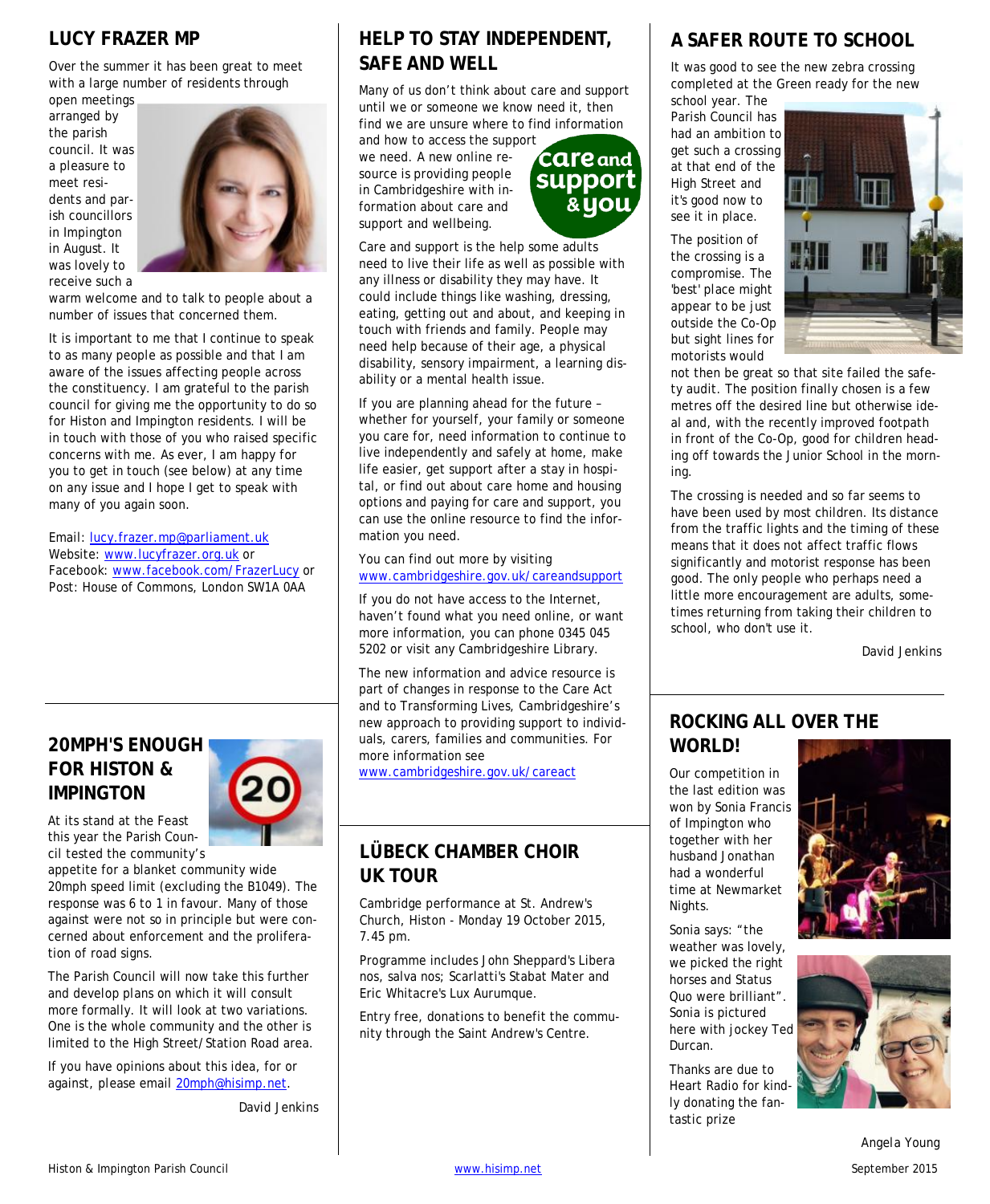#### **PATIENT PARTICIPATION AT THE FEAST**

*The Firs House Surgery's Patient Participation Group ran a stall at the Feast for the first time this year. Here they update us about the questionnaires completed, and the community's understanding of health issues:*

The Firs House Surgery's Patient Participation Group ran a stall at the villages' annual festival and generated a huge amount of interest. PPG members were on hand to discuss any issues visitors to the stall might have, and promoted a healthy living theme with information and prize quizzes for adults and children. Dr Simon Poole was also on hand to measure blood pressure and BMI (Body Mass Index). Nearly a hundred adults and 23 children put their knowledge to the test with questions on diet, exercise and healthy living in general - at times the stall felt mobbed.



Jo Cox, winner of healthy food hamper, donated by Tesco Express, and Charles, winner of the junior quiz prize. The stall achieves considerable interest.

An analysis of the 98 adults' responses revealed a very high level of understanding that we get most of our vitamin D from sunlight. Two-thirds knew that cheddar cheese was rich in calcium and that potatoes don't count towards the recommended 5-a-day fruit and vegetables. A majority (61%) correctly said that we should eat two portions of fish a week, but when asked which type of food someone starting an exercise programme would be most likely to need to increase, slightly more answered proteins or protein shakes rather than the correct answer of starchy carbohydrates. About half rightly stated that we need to drink 1.6 to 2 litres of water a day.

Questions about exercise proved tougher, with slightly less than half of adults knowing that the recommended level of moderate physical activity is 30 minutes a day for five days a week, and that this reduces the risk of heart disease, stroke and type 2 diabetes by 50%. A similar proportion of adults recognised

that aerobics, resistance exercise and weight - bearing exercise all helped maintain strong bones. However, nearly two -thirds were aware that it is quite hard to lose weight through exercise alone.

Twelve out of 23 children answered all six questions correctly , showing an excellent understanding of 5 -a-day fruit and vegetables, the place of fish in their diet, why they should use sunscreen, and what foods can be safely eaten raw. Parents will be interested to know that correct answers on recommended amounts of sleep and exercise eluded eleven of the junior participants.

#### **PLAY AREAS – NO PLACE FOR DOG MESS**

The Recreation Committee looks after all 3 of the Council's equipped play areas in Histon



and Impington - at the Recreation Ground itself as well as The Green and the one at South Road.

Dogs are not permitted at the Recreation Ground or The Green play areas, but dog owners are currently welcomed at South Road so long as owners are responsible and clear up after their pets; the Council would be grateful if dog owners be mindful of this request.

If owners cannot take their bags home, it is acceptable to dispose of properly bagged mess in the bin provided near to the gate.

Let's keep the South Road play area clean for our children to play, but available for the whole family to enjoy - including those with dogs.



*Lynda Marsh*

## **STREET LIGHT CHANGES FROM 1 ST APRIL 2016**



Cambridgeshire County Council is planning to change the operational times for street lighting owned by the County Council from 1<sup>st</sup> April 2016.

This will mean that many street lights on residential roads will be switched off between the hours of midnight and 6.00 am. All street lights on main traffic routes will be dimmed only.

The County Council are proposing these changes to be made in the need to make further financial savings to the annual street lighting energy costs which are required due to funding reduction from

central government.

The Parish Council have been provided with a full list of roads in Histon with the County Council's proposal for each individual light column. This document shows roads that are proposed to be dimmed only [\(is.gd/LC0UUf](http://is.gd/LC0UUf)) and those that will have part night lighting, being switched off at midnight (is.gd/ [Ml5cc7\). Most of Impington north of the A14](http://is.gd/Ml5cc7) will stay on as apparently those light columns do not yet have the capability to receive instructions remotely to dim/turn off.

Some lights that the Parish Council already fund will stay on irrespective of what happens elsewhere (e.g. those in our village car park off the High Street).

During the next few weeks Parish Councillors will be reviewing the County's proposals and will make their own counter proposals, where it is considered too dangerous to switch off



(e.g. cut through footpaths). During this period the Parish Council would welcome comments from residents by email to [admin@hisimp.net](mailto:admin@hisimp.net?subject=Street%20Lights) or by letter to the Parish Council Office, New Road, Impington, CB24 9LU

*Cedric Foster*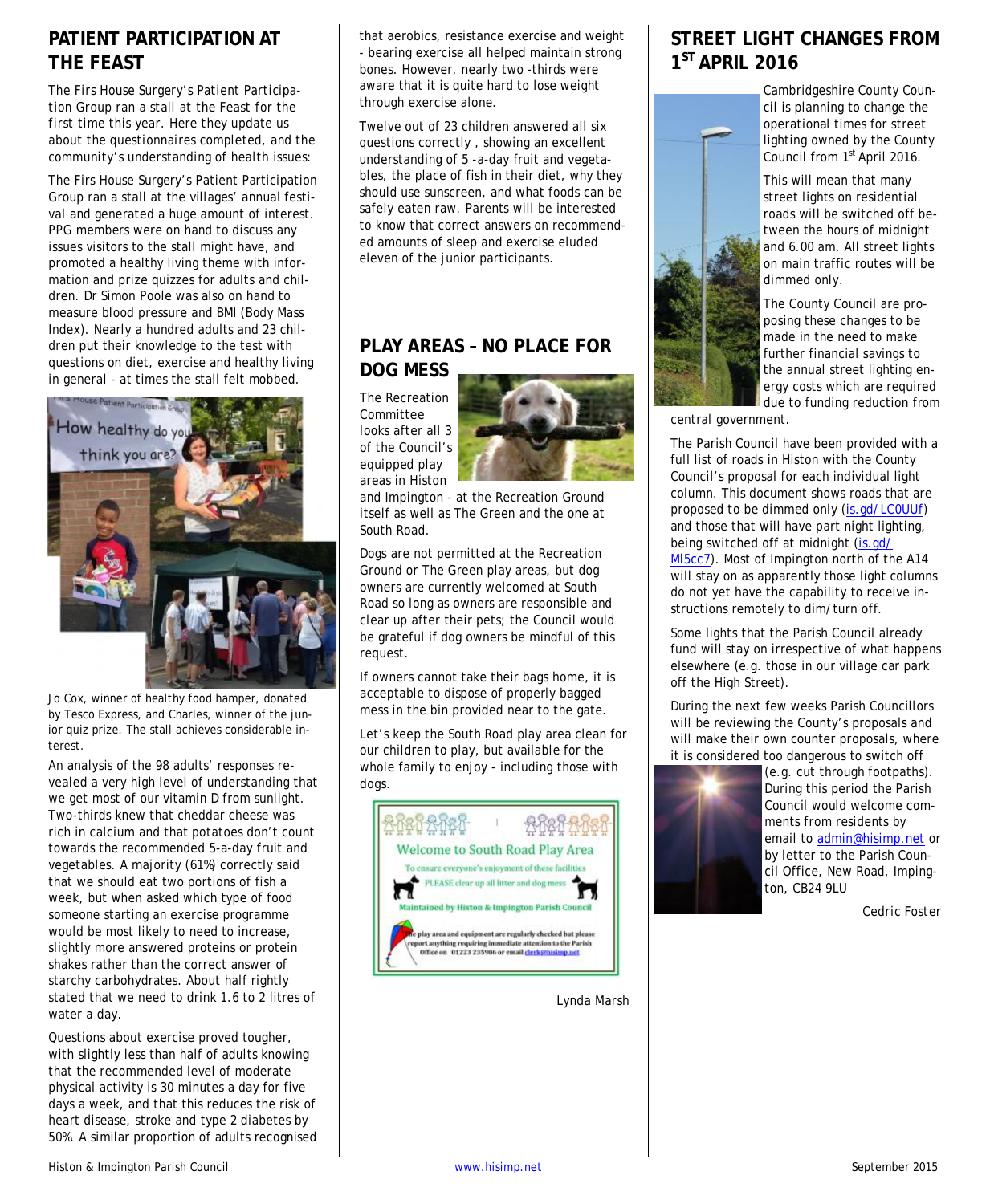#### **HISTON CRICKET CLUB WRAP UP A SUPERB 2015 SEASON**

Histon CC is on the up – in every sense. At the time of writing we are concluding our 2015 season and are proud to report that so far this year:

- Our second team has won promotion.
- Our third team has also secured promotion.
- Our midweek team has won both the league and cup.
- Our under 13 team has won the league.
- Our under 11 team had an amazing run of eight successive wins.

And it could finish even better. Our everadvancing first team is – right now – within a shout of promotion too, at the end of only the second year of being back in the Tucker League. It is currently lying in third place with two more matches to play, so watch this space! A remarkable achievement in the top league in the County and having only amateur players with at least nine of the other teams in the league having paid professionals: some teams with several.



Fetch! Tom Cosford reaches 50 on his way to 82 in an exciting two wicket victory over Wisbech on September 5<sup>th</sup>

And, the second team are playing a title decider against their rivals to finish the season

How has all this been achieved? Well, to some extent, success breeds success: following on from the last few years of achievement, we are attracting more and more players – even from as far away as Australia! – and this has strengthened all of our squads considerably. This has been matched by increasing support from our wonderful sponsors, who are justly proud to be associated with our club.

We also strongly value our supporters and Vice Presidents, and this year have made a point of including them in our matchday teas (deliciously provided by our friends at The Boot), as well as having a special "strawberries and prosecco" match in their honour earlier in the season.

At colts level we continue to attract youngsters from the village and beyond, and are looking to field strong squads at every level

And – last but not least – we are advancing on our plans for new training facilities in 2016, hopefully in partnership with our friends at the Parish Council.

The 2015 season has already built a real buzz around the club and 2016 will be even better!

If you would like to know more about Histon CC – or want to join us for 2016 – please email [histonCC@gmail.com](mailto:histonCC@gmail.com) or go to our web site: [histoncc.play-cricket.com](http://histoncc.play-cricket.com/)

> *Martin Wilde Club Chairman*

## **SAVE MONEY THIS AUTUMN WITH THE CAMBRIDGESHIRE ENERGY SWITCH**

## **Cambridgeshire**<br>**Energy Switch**

The Cambridgeshire Energy Switch launches for the fifth time this autumn, giving you the chance to save money on your energy bills.

It uses the collective bargaining power of residents to bid for better gas and electricity prices. Unlike 'comparison websites', it is totally independent with no vested interests. It is open to all Cambridgeshire residents, including those on either credit or prepayment meters.

Registration will be open from Tuesday 1 September until midnight on Monday 12 October. Registration is free and without obligation. Following registration, energy suppliers will be given the opportunity to compete for business and provide their best tariffs for electricity and/or gas, for the collective group of residents registered with the scheme.

To register, residents will need to know their current energy supplier, their current tariff found on their bill and their household's annual gas and/or electricity usage. Registering does not commit households to switching supplier; residents can choose not to switch once they have received their offer. Residents who have previously registered, can renew their registration and participate if their contract is now complete.

Visit [www.cambridgeshire.gov.uk/switch](http://bigcommunityswitch.ichoosr.com/Product/index.rails?=&utm_medium=web&location=cambridgeshire&actionId=422) for more or contact 01223 703874, [energy.switch@cambridgeshire.gov.uk](mailto:energy.switch@cambridgeshire.gov.uk)

#### **THE HOME FRONT: CAMBRIDGESHIRE COMMEMORATES**



Cambridgeshire has been commemorating the 70th anniversary of the end of World War II this summer with events and activities taking place across the county giving residents an opportunity to learn and reminisce about war time Britain. The Home Front: Cambridgeshire Commemorates the End of World War II, is being coordinated by Cambridgeshire County Council alongside Cambridge City Council, East Cambridgeshire, Fenland, Huntingdonshire and South Cambridgeshire District Council's. Find out more at

[www.cambridgeshire.gov.uk/ww2](http://www.cambridgeshire.gov.uk/ww2)

There will be an exhibition touring the county, displaying memories and images collected through projects run by the County Council, the Museum of Cambridge and Age UK Cambridgeshire. The exhibition will be displayed in museums and libraries across Cambridgeshire from September 2015 to February 2016.

## **VJ DAY**

The British Legion members commemorated the 70th anniversary of VJ Day by placing special poppy wreaths on the War Memorial



*Angela Young*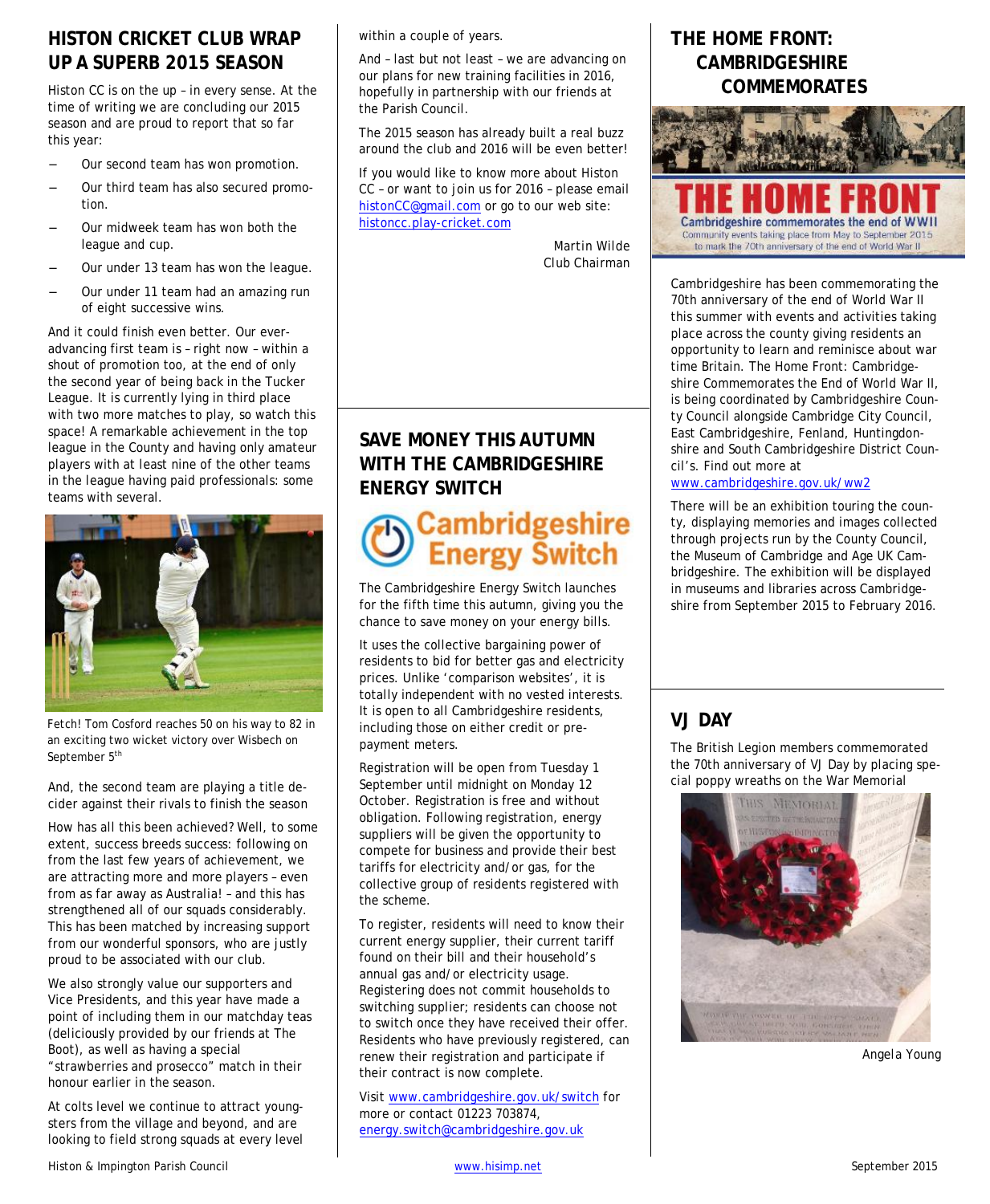## Young People's Noticeboard

For more information on the opportunities and activities below please contact:

Andrea Cowley, Youth Worker: Parish Office, Histon & Impington Recreation Ground, New Road, Impington CB24 9LU; 0789 990 4959; y[outh.worker@hisimp.net](mailto:youth.worker@hisimp.net)



Like us on Facebook

HI Youth Noticeboard

All news, activities and events will be posted here.

#### Be first to find out about:

- The Youth Lounge opening for those aged 15 – 19
- **Basic First Aid Course**
- **Basic Food Hygiene Course**
- Teenage Self Defence Bootcamp

And a host of other projects and courses we are planning to offer during 2015/2016!

Like us to get the information you need



Youth Club

Twilight Youth Club will be from 4.00pm-5.15pm at The Community Room on The Recreation Ground.

This term time only club will have its first session on Monday 14th September.

Twilight Youth Club is open to all young people in years 7, 8 and 9.

It offers a wide variety of activities each week including: sports; cooking; crafts; table tennis; team challenges and the opportunity to meet with friends in a safe and friendly environment.

For further information please contact: Andrea Cowley



#### Babysitting Course

Once again, we are offering young people aged 14 and over the oppor-

tunity to attend 'The Babysitting Course'.

This course is based on the "Looking After Other People's Children" course which has been run in the past but has now recently been decommissioned by The British Red Cross.

The Babysitting Course will run with the same format and have the same content and at the end of the course participants will receive a Certificate of Attendance and their Basic First Aid Certificate.

.....continued in column 3



Youth Worker Andrea got married on 11th July. Her new name is Andrea Cowley and she will be using this from now on!



Contact details remain unchanged and are: [youth.worker@hisimp.net](mailto:youth.worker@hisimp.net) or





Thank you to everyone who visited our Crafternoon stall at The Feast in July. We raised £280 for EACH and couldn't have done it without your support. The young people worked very hard to produce the crafts and enjoyed serving everyone at our stall.



Crafternoon will recommence in September with our first meeting on Wednesday 16th September from 3.45 in The Ideal Base at IVC. If you'd like further information please contact Andrea Cowley details above.



#### Put your Mind at Rest

FREE - 6 week Yoga and Mindfulness course for teens and pre-teens

Anyone can do yoga, you don't

have to be flexible, you don't have to be strong, you don't have to be sporty (but if you are it will help increase flexibility and reduce the risk of injury) – come along to a class and find out for yourself.

It's not just for girls! There are now many males in the public eye who do yoga – e.g. Ryan Giggs, Andy Murray and the England Rugby team.

The 6 week course will cover basic postures for strength and flexibility, relaxation and mindfulness practices for concentration and de-stressing. All delivered in a fun, safe and welcoming environment!

Benefits of yoga and mindfulness include:

- Reducing tension, stress and anxiety
- Improving motivation
- Raising self-esteem
- · Developing focus, clarity and concentration
- · Developing strength, flexibility and stamina
- Promotes social, mental and emotional health

Come and take some time to just

#### RELAX & BE YOURSELF

Without any pressure......

Starting in September 5.30pm to 6.30pm Mondays at The Community Room, Histon & Impington Recreation Ground.

For further information or to book please contact: Pauline on 07985 947328 or email [paulineyoga@googlemail.com](mailto:paulineyoga@googlemail.com)

To find out more about Teen Yoga visit: [www.teenyoga.co.uk/research](http://l.facebook.com/l.php?u=http%3A%2F%2Fwww.teenyoga.co.uk%2Fresearch&h=2AQFT3wGa&enc=AZOjuN0cCp5SHI6JniO7Q14Rg-1X55pcRYFp5nvt5VpY1aFViRkeCGEpbocSR0VdNmzrgxbw0biw3_1CcQKN9ZQMlftU5ukmLiBtiET5133LT-AFMISXrysAIhN23qC46n_aptL4_O4P-5vzbnsO3mebRke4I7z_BmqZ-Oa7phpbTDBoYUVAKsVFYPxSWeS-bY9Yj4pzr-FcGhyDuh8MAnhA&s=1) or [www.teenyogafounda](http://www.teenyogafoundation.com/)tion.com

#### ...........Babysitting course continued.

The course will hugely benefit young people who desire to be a safe and prepared babysitter.

For all details about this course and access to the booking form please visit: htt[p://www.hisimp.net/wp/wp-content/](http://www.hisimp.net/wp/wp-content/uploads/2013/10/Advert-babysitting-Sept-2015.pdf) uploads/2013/10/Advert-babysitting-Sept-2015.pdf

If you require further information, please contact Andrea Cowley on 0789 990 4959.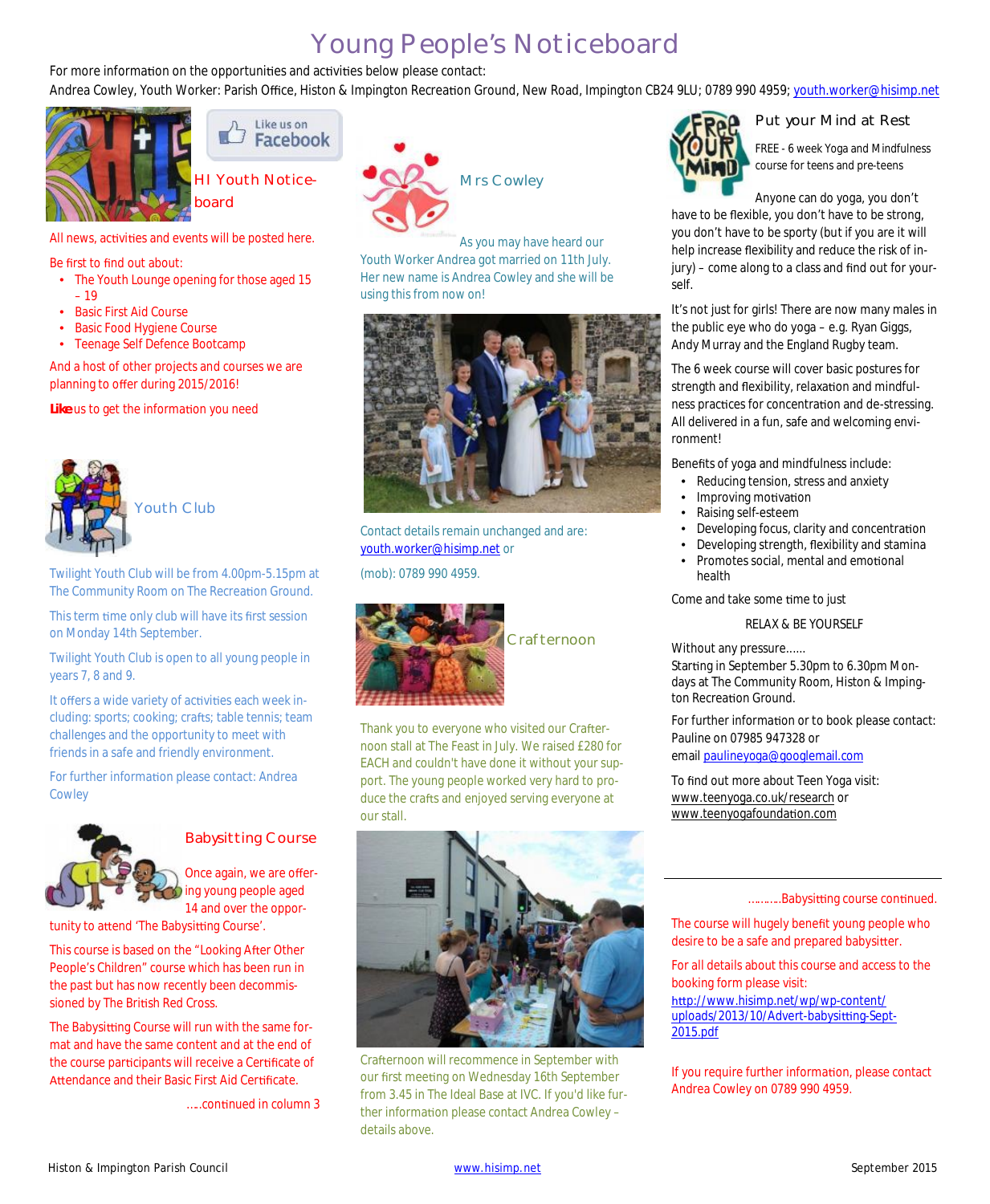

#### Mamma Mia!

On the 4<sup>th</sup> September, the Friends of the Rec put together a charming open-air cinema screening of the much-loved Abba musical Mamma Mia! And, despite grey clouds looming and the initial threats of a power-outage, the evening was an admirable success.

On a dry but unseasonably cool evening,140 enjoyed the large screen showing of the familiar favourite with some joining the songs.

All proceeds were in aid of the Friends of the Rec's goal to assist and improve sports, leisure and community facilities on Histon and Impington Recreation Ground and with tickets costing no more than £5 per head, the Recreation Ground Film Night was certainly a cheap and very cheerful way to kick off the weekend.

The Friends of the Rec organise several fundraising events throughout the year and have done so since the charity was first founded in 2003 with continuous success. In fact, in the charity's first half-decade saw them raising over £50,000 and opening the new Recreation Ground Centre and sports courts in 2006, which have since been well loved and well used by our local community.

Nights like Friday's screening of Mamma Mia! help to keep our Rec Centre and grounds running smoothly and efficiently for everyone, and when there's a bar, an ice cream stand and burgers & chips available, as well as ample seating for all, whether or not to come along and support the cause was really not a difficult decision!

To keep abreast of more fun events, activities and achievements from the Friends of the Rec charity check out their website [www.hisimpfotr.co.uk](http://www.hisimpfotr.co.uk/).

The picture shows some of the audience. Nominations for next year's film can be sent to Neil Davies.

#### **COME AND PLAY!**

The Hard Court at the Recreation Ground has recently been refurbished ready for the winter season for tennis and netball and is looking good.



Repairs to the Multi Use Games Area, used for 5-a-side football, tennis and hockey, are to follow.

To book either court ring 01223 232423 or mail [rec.clerk@hisimp.net](mailto:rec.clerk@hisimp.net?subject=Come%20and%20Play!%20Booking)

An availability calendars are at: [www.hisimprec.co.uk/hard-court/](http://www.hisimprec.co.uk/hard-court/) and [www.hisimprec.co.uk/mul](http://www.hisimprec.co.uk/multi-use-games-area/)ti-use-games-area/

*Lynda Marsh*

## **WOULD YOU LIKE TO USE THIS SPACE?**

If you've got something to share that you think the Histon & Impington community would be interested in, please contact the editor [hi-news.editor@hisimp.net](mailto:hi-news.editor@hisimp.net)

The next issue will be due out in December, so anything for consideration should be with the editor by the end of November.

## **HISTON OBSTACLE COURSE**

#### **Are you the cause of it?**

Electric mobility scooters are a boon to the elderly in particular. That's if they can overcome the Histon obstacle course. Bikes chained to lamp posts, cars and delivery lorries half parked on the pavement, and monster push chairs located outside shops, all create difficulties for mobility scooter users.

One of our readers who suffers from Parkinson's disease has highlighted the problem recently. He writes: "I cannot go into Histon to shop or for other purposes without using my mobility scooter. I have problems with cycles left on the footpath at the junction of Kingsway and Narrow Lane, outside the Chop Shop, and I cannot get through. The manager at the butchers is aware and is very cooperative. However, customers do not like to be called out of the shop to move their bicycles.

"Similarly, bicycles are sometimes parked against the wall opposite the pelican crossing near where the Nat West Bank used to be. As a result I cannot get to the crossing when I am coming from the direction of the Boot public house. Often, I have to get off my scooter to go into the shops to find the owner of the bicycle."

Cars parked across the footpaths and not leaving enough room to get past are a common problem, as are lorries or trucks making deliveries to the shops and pubs.

It all needs a bit of forethought and consideration. I've even noticed cars parked on the pavement near Windmill Grange, meaning that pedestrians have to go out into the road to get past.

Could everyone, including shopkeepers, pub owners, bike owners, you and me, make sure that the pavements are kept clear, not just for mobility scooter owners but also mums with push chairs and even other pedestrians. Many thanks.

*Bernard Stewart-Deane*

*Melissa Ward*

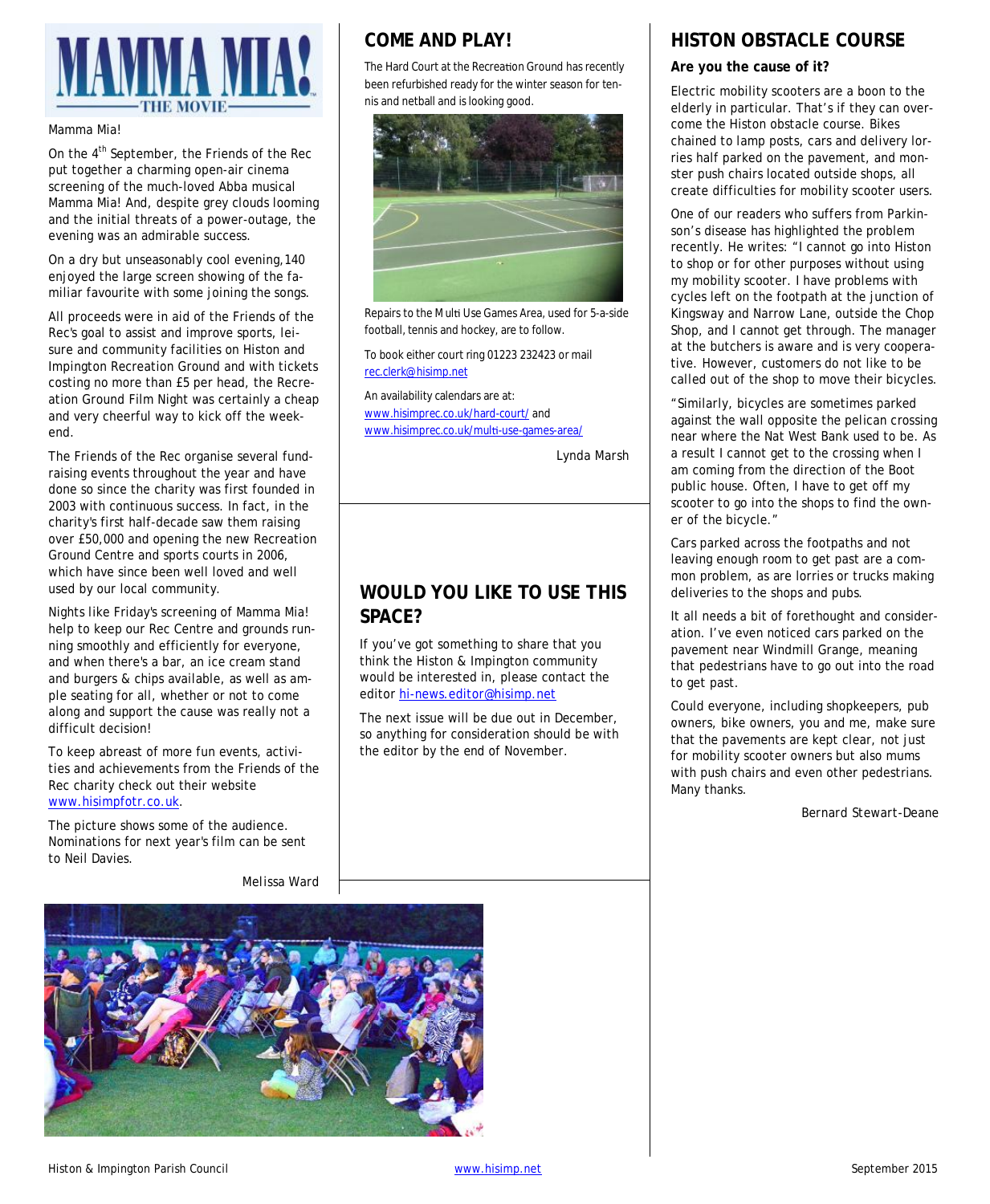#### **HIDDEN GEMS**

It's common knowledge that if you live in Histon & Impington, you need not go far if you need anything. As many proud community members have commented – there's very little real reason to venture outside of the area as Histon & Impington is so well serviced with local pubs, food outlets and businesses. But we're willing to bet that you may have missed a few things that are readily available to those who scratch under the surface...

Did you know that Les Wards, the village greengrocers, offer customisable baskets of fruit, or vegetables, or even both, delivered straight to your front door? The ever-friendly

staff at Les Wards are happy to oblige individual customers' needs, all you need to do is let them know



what you would like and when.

Did you also know that along with your Sunday roasting joint, you can pick up freshly



cooked sausage rolls from the butchers'? The Chop Shop, everyone's favourite Histon butchers, also offers branded tote bags, mugs and pint glasses

to its customers (see our article on the Chop Shop and Mark Andrews on page 12).

Many people don't realise that a Post Office isn't just for handling your mail. At the High



Street Post Office you can service your current account with select banks, purchase National Express rail tickets and have high quality photographs printed – the perfect place to have your passport photo printed, before getting it checked and sent off for

you. Also, perhaps surprisingly, the Post Office contains a haberdashery.

Pop in to Daisy Chain if you're needing something with an individual touch: many gifts and goodies can



be personalised for you, making for perfect pressies and caring cards. There's even a small range of Histon & Impington themed products available from time to time – take a look at Daisy Chain's Facebook page and you'll see something special coming up this Christmas!

Feeling foodie? You can feel free to spice up your evening's menu with some bits



and bobs from The Geographer, where you can pick up ingredients herbs and spices inspired by recipes and traditions from all over the world, sourced locally where

possible.

You could find what you're craving at Barkers Bakery, which offers an incredibly wide range of baked goods, as well as speciality cakes



for weddings or parties, expertly crafted by their experienced team.

Want something a bit more out of the routine? Every third Saturday in the month, the Farmers' Fayre sets up shop at Impington Village College. Here you will find the very freshest local produce and tips on where to keep getting the very best, locally sourced ingredients for your cooking. The Histon Country Market is held every Friday morning at Histon Methodist Church Hall where you'll be able to find more local produce, along with home baking, thoughtful crafts and plants produced for sale by local people.

There are simply too many fantastic services and produce available to us to list down in one article: Histon & Impington is packed with secrets and ideas from independent businesses that make residents' lives simpler and, in some cases, a lot more fun! You can find information on many Histon & Impington shops, cafes and businesses by searching for them on Facebook. The Chop Shop, Daisy Chain and Les Wards all keep their followers up to date with discounts and deals – and some mood-lifting jokes – via their Facebook pages, where all are welcome to join the conversation and comment.

*Melissa Ward*

**Is your business a hidden gem that the community ought to know about? Mail the editor [hi-news.editor@hisimp.net](mailto:hi-news.editor@hisimp.net?subject=Hidden%20Gems) by the end of November for the next issue**

### **INTERVIEW WITH SOPHIE FLETCHER**



*Sophie, we hear you have been nominated in the local Cambridge awards?*

I am a singer-songwriter and poet from Cambridge. Some of my poetry has been published both online and in print by various poetry magazines.

Last month I was nominated for Best Solo Female Artist for the Cambridge New Music Generator (NMG) Awards. There will be an audience vote as well as a panel of judges made up of broadcasters, promoters and figures who all support live music from local artists around East Anglia. Public voting will open on 3<sup>rd</sup> of October. The awards ceremony will take place on 16<sup>th</sup> of October.

*Did you attend school locally?*

I live in Impington and I went to IVC for both secondary school and sixth-form. I'm 23 years old.

#### *What are your musical influences?*

My main inspirations are Jeff Buckley, PJ Harvey, Tori Amos, Patti Smith, and Kate Bush, although it would be wrong to write off most other musical talents I have previously loved or disliked. My appreciation for these musicians inspired me to first pick up an instrument and I'm now self-taught on both piano and guitar.

#### *What does the future hold for you?*

Currently I am working on two concept albums, one of which is strongly influenced by my childhood visits to Poland to see the Polish half of my family. My first album will feature my songs Dzieciństwo (Childhood) and The Flowers, which you can listen to on my Soundcloud account:

[soundcloud.com/sophie-c-fletcher](https://soundcloud.com/sophie-c-fletcher)

*Angela Young*